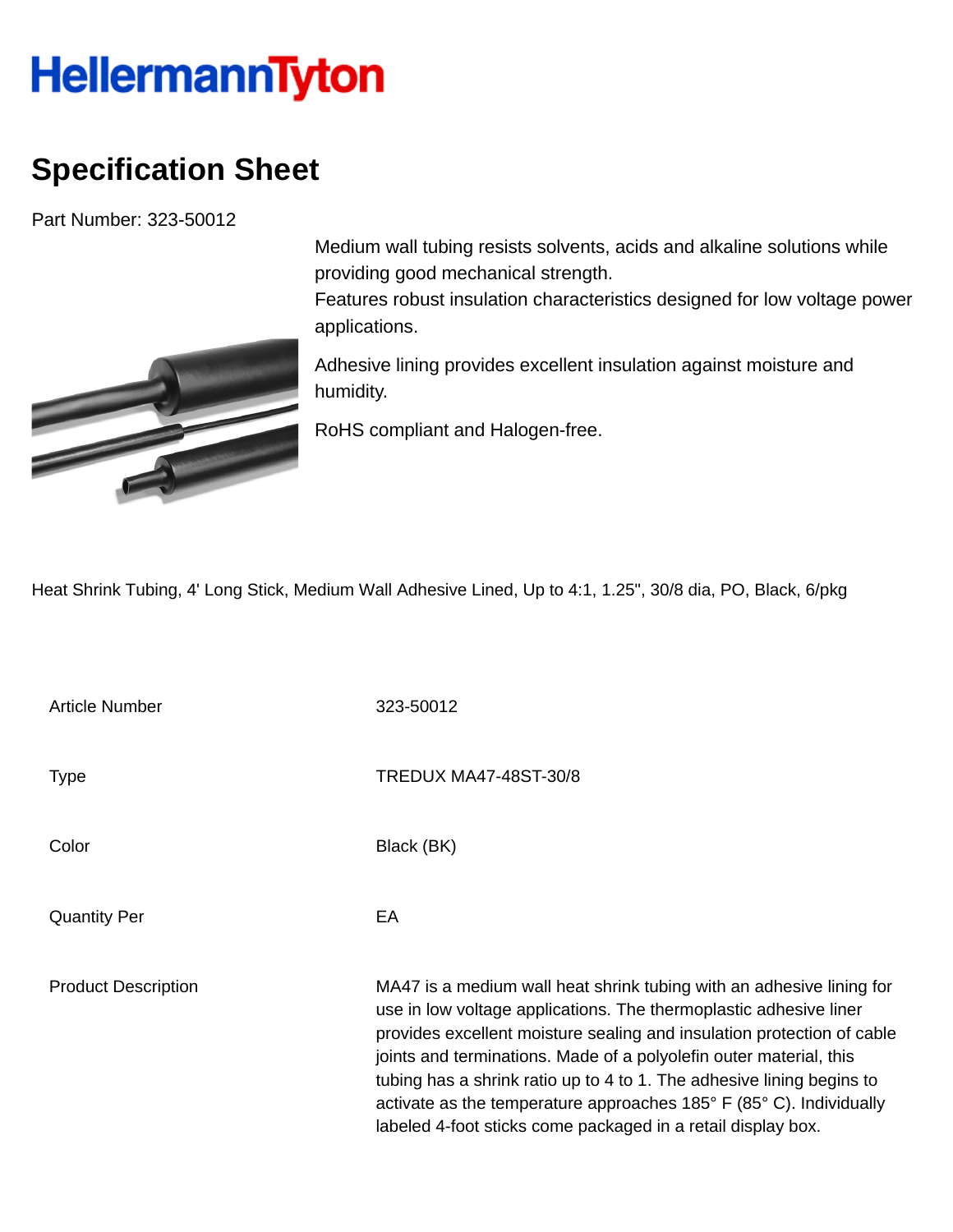| <b>Short Description</b>                                   | Heat Shrink Tubing, 4' Long Stick, Medium Wall Adhesive Lined, Up<br>to 4:1, 1.25", 30/8 dia, PO, Black, 6/pkg |
|------------------------------------------------------------|----------------------------------------------------------------------------------------------------------------|
| <b>Global Part Name</b>                                    | TREDUX MA47-48ST-30/8-PO-X-BK                                                                                  |
| Length L (Imperial)                                        | 4.0                                                                                                            |
| Length L (Metric)                                          | 1.0                                                                                                            |
| Voltage Range                                              | Low voltage                                                                                                    |
| Variant                                                    | Medium-Wall                                                                                                    |
| Nominal Diameter (Imperial)                                | 1.25                                                                                                           |
| Nominal Diameter (Metric)                                  | 30                                                                                                             |
| Wall Thickness WT (Imperial)<br>Wall Thickness WT (Metric) | .09<br>2.6                                                                                                     |
|                                                            |                                                                                                                |
|                                                            |                                                                                                                |
| Material                                                   | Polyolefin, cross-linked (PO-X)                                                                                |
| <b>Material Shortcut</b>                                   | PO-X                                                                                                           |
| Adhesive                                                   | Hot melt adhesive                                                                                              |
| Flammability                                               | Not flame retardant                                                                                            |